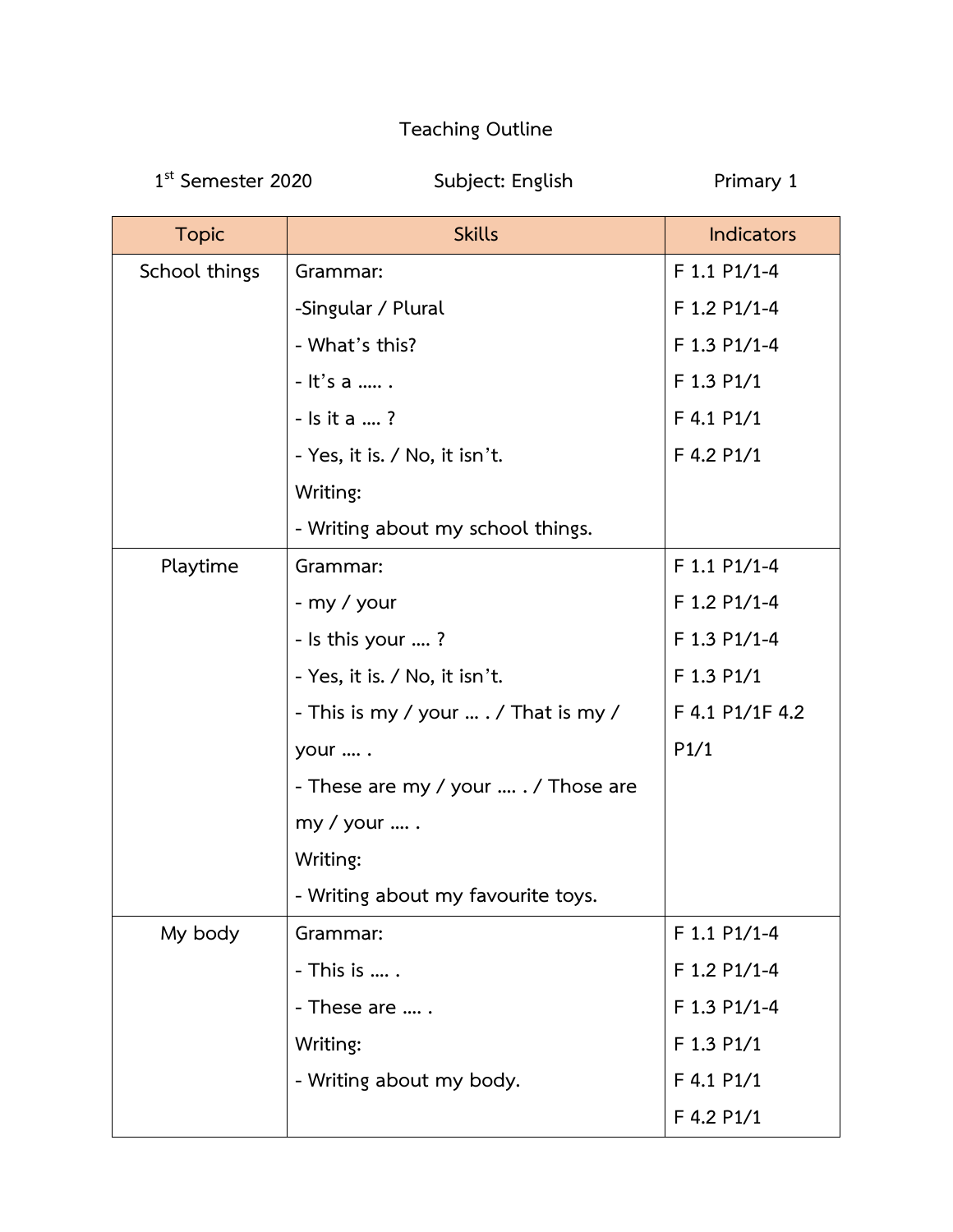| <b>Topic</b> | <b>Skills</b>                             | <b>Indicators</b> |
|--------------|-------------------------------------------|-------------------|
| Jobs         | Grammar:                                  | F 1.1 P1/1-4      |
|              | $-$ She's  . / He is  .                   | F 1.2 P1/1-4      |
|              | - Is she ? / Is she  .                    | F 1.3 P1/1-4      |
|              | - Yes, she / he is. / No, she / he isn't. | F 1.3 P1/1        |
|              | Writing:                                  | $F$ 4.1 P1/1      |
|              | - Writing about my family.                | F 4.2 P1/1        |
| The park     | Grammar:                                  | F 1.1 P1/1-4      |
|              | - Where's the ?                           | F 1.2 P1/1-4      |
|              | - Where are the ?                         | F 1.3 P1/1-4      |
|              | -Prepositions of place (in / on / under)  | F 1.3 P1/1        |
|              | Writing:                                  | F 4.1 P1/1        |
|              | - Writing about the park.                 | F 4.2 P1/1        |
| My family    | Grammar:                                  | F 1.1 P1/1-4      |
|              | -Possessive 's                            | F 1.2 P1/1-4      |
|              | Writing:                                  | F 1.3 P1/1-4      |
|              | - Writing about family's things.          | F 1.3 P1/1        |
|              |                                           | F 4.1 P1/1        |
|              |                                           | F 4.2 P1/1        |
| My clothes   | Grammar:                                  | $F$ 1.1 P1/1-4    |
|              | - This is her $/$ his                     | F 1.2 P1/1-4      |
|              | - Are these her / his ?                   | F 1.3 P1/1-4      |
|              | - Yes, they are. / No, they aren't.       | F 1.3 P1/1        |
|              | Writing:                                  | F 4.1 P1/1        |
|              | - Writing about my favorite clothes.      | F 4.2 P1/1        |
|              |                                           |                   |
|              |                                           |                   |
|              |                                           |                   |